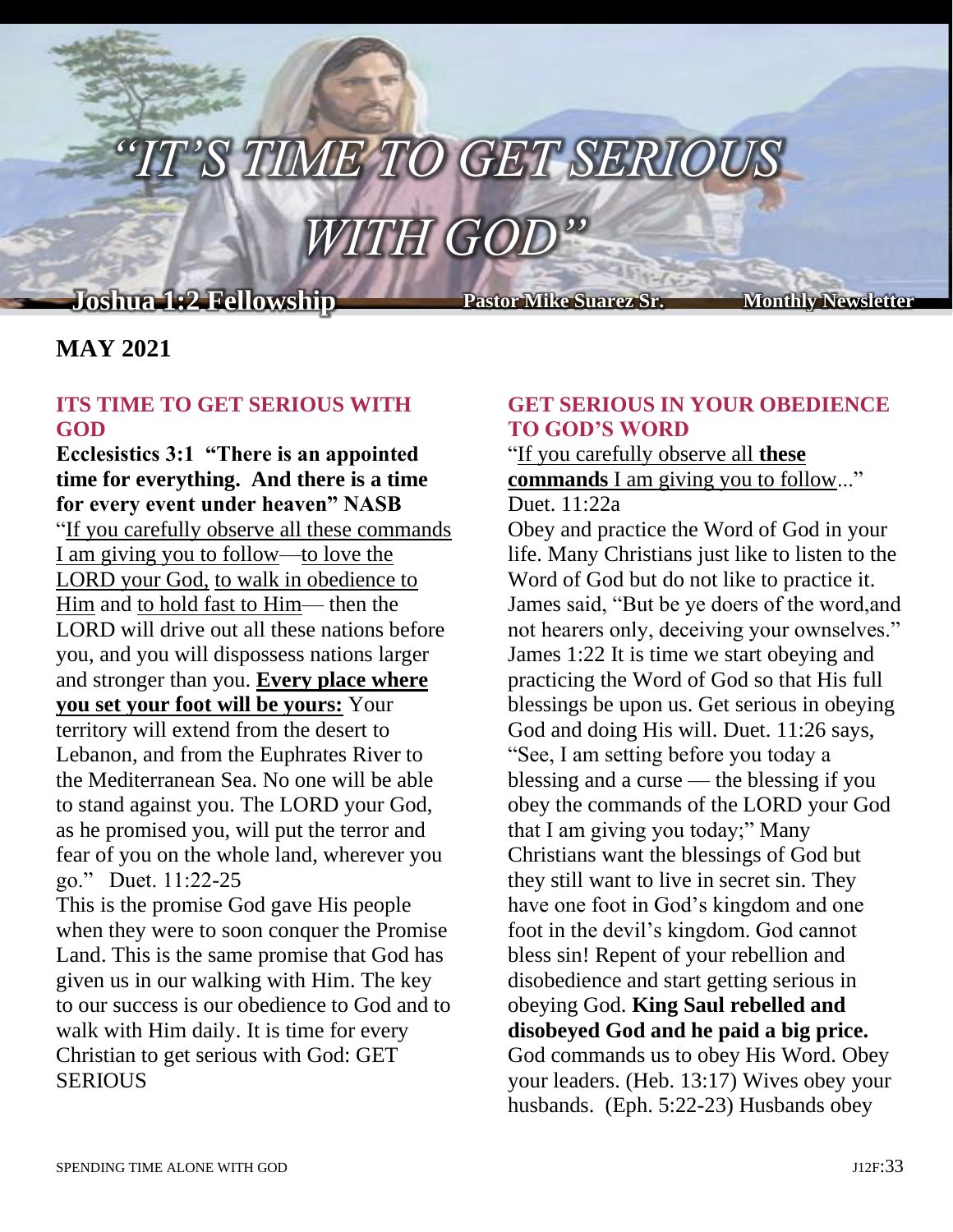Jesus' word to love your wives. (Eph. 5:25) Children obey your parents. (Eph. 6:1) Lev. 18:4-5 says, "You must obey my laws and be careful to follow my decrees. I am the LORD your God. Keep my decrees and laws, for the person who obeys them will live by them. I am the LORD." **GET SERIOUS IN LOVING GOD**

Love The Lord

"If you carefully observe all these commands I am giving you to follow **to love the LORD your God**,

God reveals to us on how we are to love Him. "Love the LORD your God with all your heart and with all your soul and with all your strength." Deut. 6:5 Jesus said it this way, "Jesus replied: "'love the Lord your God with all your heart and with all your soul and with all your mind.' This is the first and greatest commandment. And the second is like it: 'Love your neighbor as yourself." Matt. 22:37 When we love God with all our hearts we do not want to hurt or offend Him. We want to please Jesus and serve Him from a pure heart. When you love God with all you have you will not play with sin. When people hurt

you, forgiveness is in your heart because you love God and your neighbor who hurt you. You love God because He first loved you when you were lost in the world. You are grateful to God for saving you and changing your life. 1John 4:19 says, "**We love because he first loved us**. **Whoever claims to love God yet hates a brother or sister is a liar.** For whoever does not love their brother and sister, whom they have seen, cannot love God, whom they have not seen. And he has given us this command: Anyone who loves God must also love their brother and sister." Many Christians who say 'I love God' but have a hard time loving their fellow brothers are called liars by God. God says, "**Whoever claims to love God yet hates a brother or sister is a liar.** For whoever does not love their brother and sister, whom they have seen, cannot love God, whom they have not seen." 1Jn. 4:20 God wants all of His children to love Him, His sons and daughters, backsliders and lost souls. When you love God with all your heart you will serve Him no matter what comes your way. In ministry, or as a faithful Christian serving in the church. **GET SERIOUS IN WALKING IN** 

## **OBEDIENCE TO HIM**

"If you carefully observe all these commands I am giving you to follow—to love the LORD your God, **to walk in obedience to him**… "If you say you are a Born-Again Christian then walk that godly walk with God**.** God is Holy and He expects for us to walk with Him with pure hearts. We have been saved from a wicked world and have been cleansed with the precious blood of Jesus. Now we are in right standing before God. We are now commanded to walk in the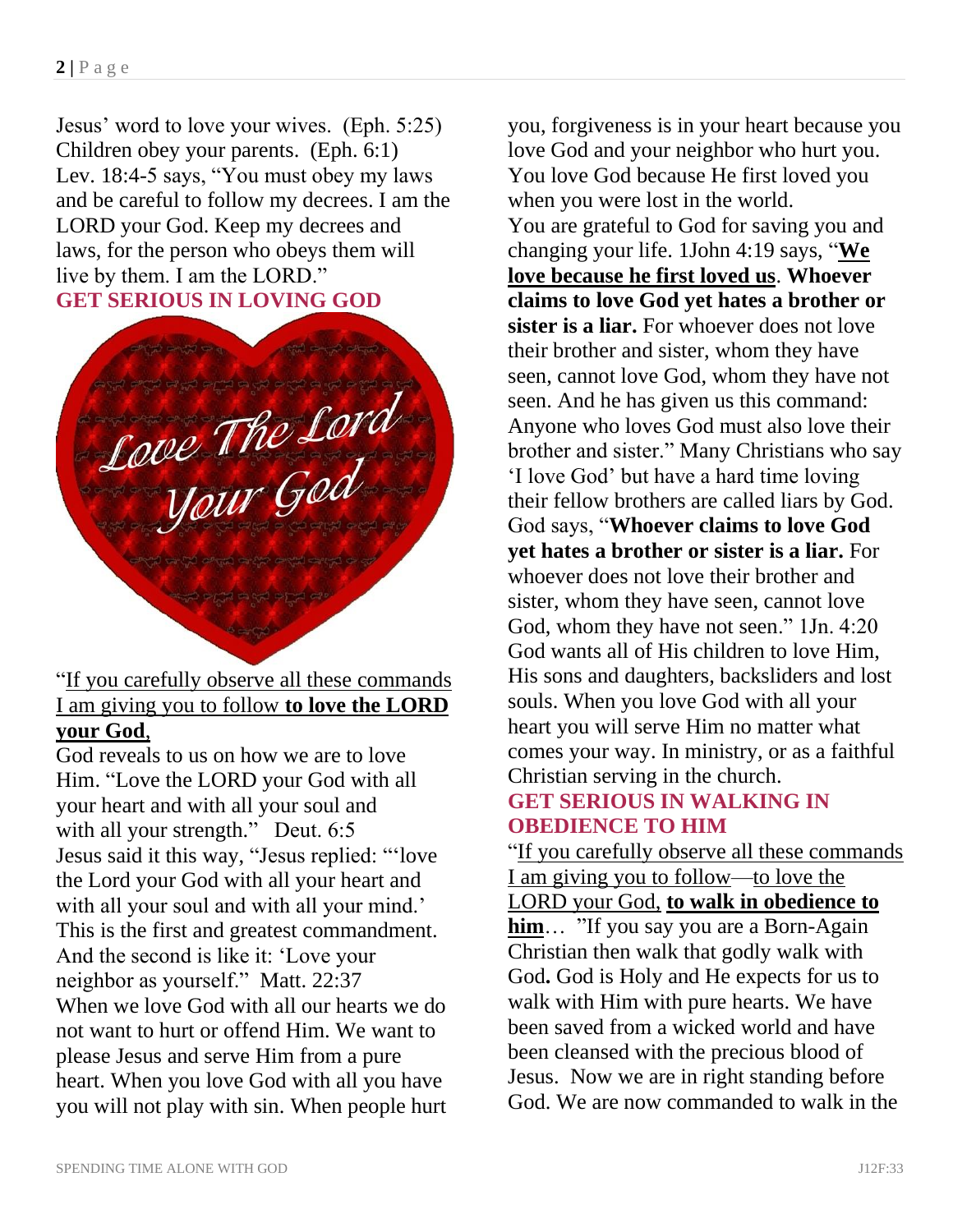#### 'Highway of Holiness.'

Isaiah 35:8 says, "And a highway will be there; it will be called the **Way of Holiness**; it will be for those who walk on that Way. The unclean will not journey on it; wicked fools will not go about on it." We are not to walk like the unbelievers who walk in darkness. "This I say therefore, and testify in the Lord, that ye henceforth walk not as other Gentiles walk, in the vanity of their mind, Having the understanding darkened, being alienated from the life of God through the ignorance that is in them, because of the blindness of their heart:" Eph. 4:17-18 We are now walking in the kingdom of light and not in the devil's kingdom of darkness. Stay away from walking into the devil's territory or you will fall. Samson was wandering in satan's kingdom and he fell. Judges 16:4 says, "Some time later, he fell in love with a woman in the Valley of Sorek whose name was Delilah." Samson was walking in devil's turf. Samson was mixing with a sinful woman in the devil's turf. The Bible tells us not to be hanging around with sinners who are not saved. "Be ye not unequally yoked together with unbelievers: for what fellowship hath righteousness with unrighteousness? and what communion hath light with darkness?" 2 Cor. 6:14 **GET SERIOUS IN BEING FAITHFUL** 

#### **TO HIM**

"If you carefully observe all these commands I am giving you to follow—to love the LORD your God, to walk in obedience to him and **to hold fast to him**." **To hold fast to God means to be faithful and loyal to Him**. The Good News Bible says it this way "Obey faithfully everything that I have commanded you: Love the Lord your God,

**do everything He commands**, and be FAITHFUL TO HIM." Duet 11:22. Be faithful to God as you walk with Him every day because He is a faithful God. "Know therefore that the LORD your God is God; **he is the faithful God**, keeping his covenant of love to a thousand generations of those who love him and keep his commandments." Duet. 7:9



Even when we are unfaithful to God He remains faithful to us. Ask the Holy Spirit to help you in walking close to God and being faithful. "to walk in obedience to him and **to hold fast to him**." God knows that we will make our mistakes in our journey with Him. But remain loyal and faithful in your commitment to repent and continuing walking with God. Learn from your mistakes and allow Jesus to change your heart daily in spite of your failures. God will protect you from the devil's attacks! He is a Faithful God. "**But the Lord is faithful, and he will strengthen you and protect you from the evil one**." 2Thess. 3:3 **CONCLUSION:**

What happens when we get serious with God? God will open the windows of heaven and bless you beyond your understanding. "If you carefully observe all these commands I am giving you to follow to love the LORD your God, to walk in